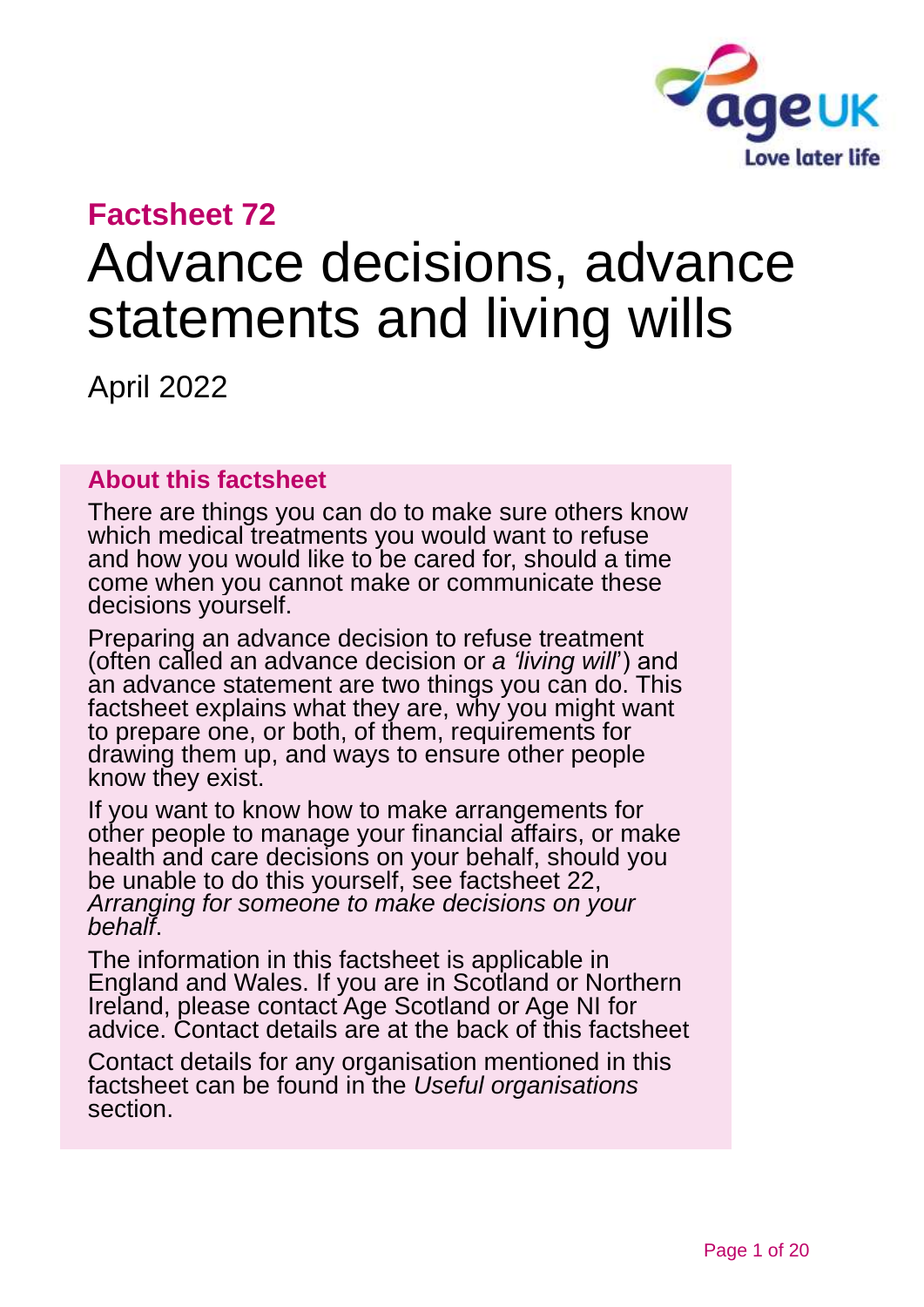# **Contents**

| 1 Making decisions about treatment and care                        | 3              |
|--------------------------------------------------------------------|----------------|
| 1.1 The role of the Mental Capacity Act 2005                       | 3              |
| 2 What is an advance decision to refuse<br>treatment?              | 4              |
| 3 What is an advance statement?                                    | 5              |
| 4 Reasons to record your wishes in advance                         | 5              |
| 5 Making an advance decision                                       | 6              |
| 5.1 Are there things an advance decision cannot<br>include?        | $\overline{7}$ |
| 5.2 Do I need to involve a doctor or solicitor?                    | $\overline{7}$ |
| 5.3 Does an advance decision need to be in writing?                | 8              |
| 5.4 If you want to refuse life-sustaining treatment                | 10             |
| 5.5 Must a doctor always follow an advance<br>decision?            | 10             |
| 5.6 Ensuring others are aware of an advance<br>decision            | 11             |
| 6 Reviewing your advance decision                                  | $12 \,$        |
| How to withdraw an advance decision<br>$\mathbf{7}$                | $12 \,$        |
| Dealing with disagreements<br>8                                    | 13             |
| Advance decisions made before<br>9<br>1 October 2007               | 13             |
| 10 Do Not Attempt Cardiopulmonary<br><b>Resuscitation (DNACPR)</b> | 14             |
| 11 Lasting powers of attorney                                      | 15             |
| Useful organisations                                               | 17             |
| Age UK                                                             | 19             |
| Support our work                                                   | 19             |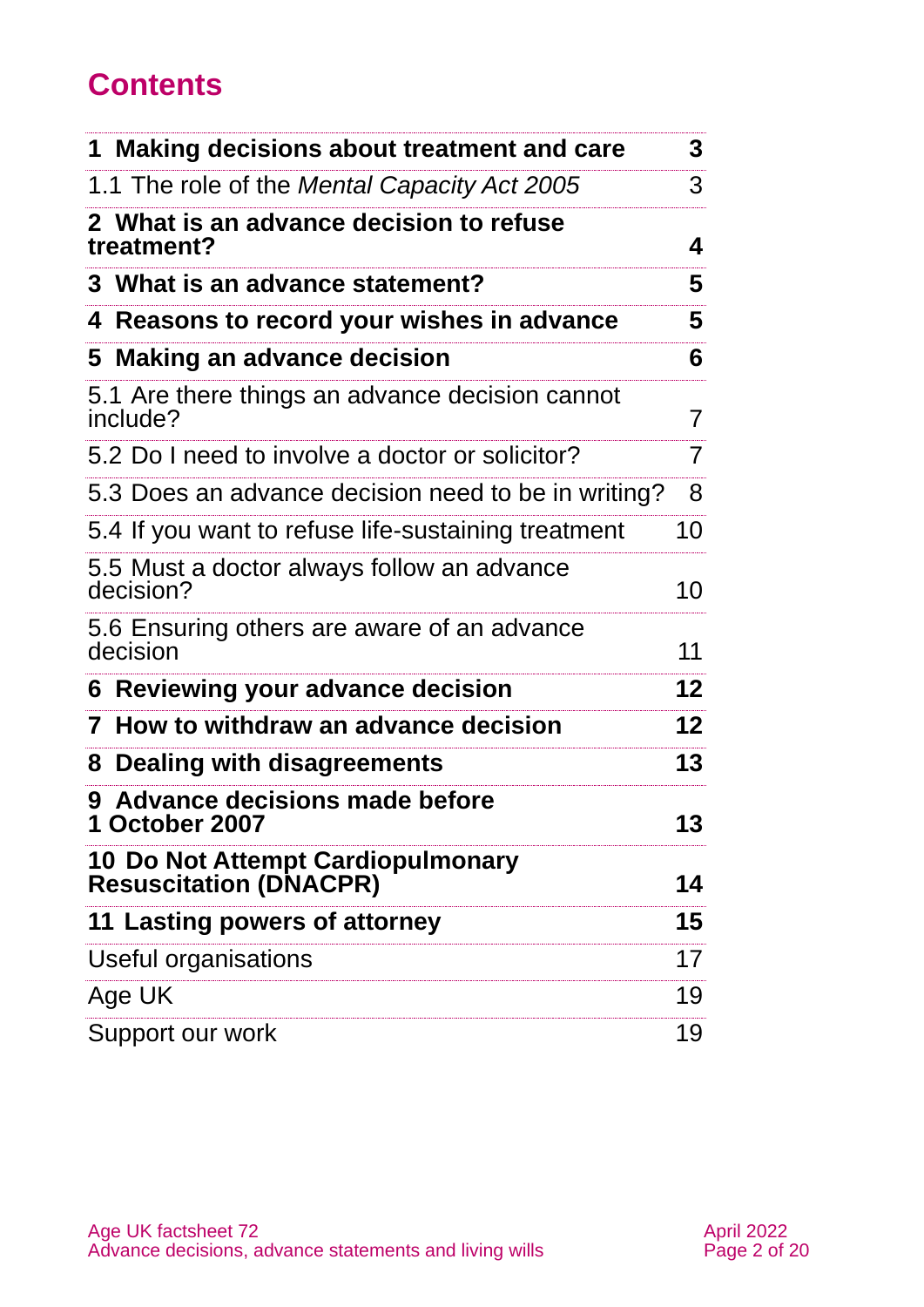# <span id="page-2-0"></span>**1 Making decisions about treatment and care**

When you are ill, you usually discuss treatment options and their pros and cons with the doctor, to help you reach a decision. If you have mental capacity to make such a decision, a doctor must have your informed consent before providing treatment.

However, a time may come, on a temporary or permanent basis, when you are unable to make or communicate a decision about medical treatment at the time it needs to be made. For example, you may be unconscious following an accident or stroke, or develop Alzheimer's or other form of dementia. If concerned such a situation may arise in future, you can ensure your wishes are known and followed by making one or both of the following legally binding documents:

- ⚫ an **Advance Decision to Refuse Treatment (ADRT)**
- ⚫ a **Lasting Power of Attorney (LPA) for health and care decisions***.*

You can also prepare an **advance statement of wishes and care preferences**. People caring for you could refer to this non-legally binding document, if they want to know your preferences and what you value, if you cannot tell them yourself.

# **1.1 The role of the** *Mental Capacity Act 2005*

The *[Mental Capacity Act 2005](https://www.legislation.gov.uk/ukpga/2005/9/contents)* ('*the Act'*) aims to empower and protect people who cannot make decisions for themselves. By giving legal status to ADRT's, an LPA for health and care decisions, and an LPA for financial decisions, the *Act* supports people with mental capacity to plan for the future. It also provides a legal framework and process to be followed by anyone making a '*best interests'* decision on your behalf.

The supporting *[Code of Practice](https://www.gov.uk/government/publications/mental-capacity-act-code-of-practice) ('the Code')* gives guidance on applying the *Act* in everyday situations including how to:

- ⚫ assess if someone lacks mental capacity to make a particular decision
- ⚫ identify support that would help them make or communicate a decision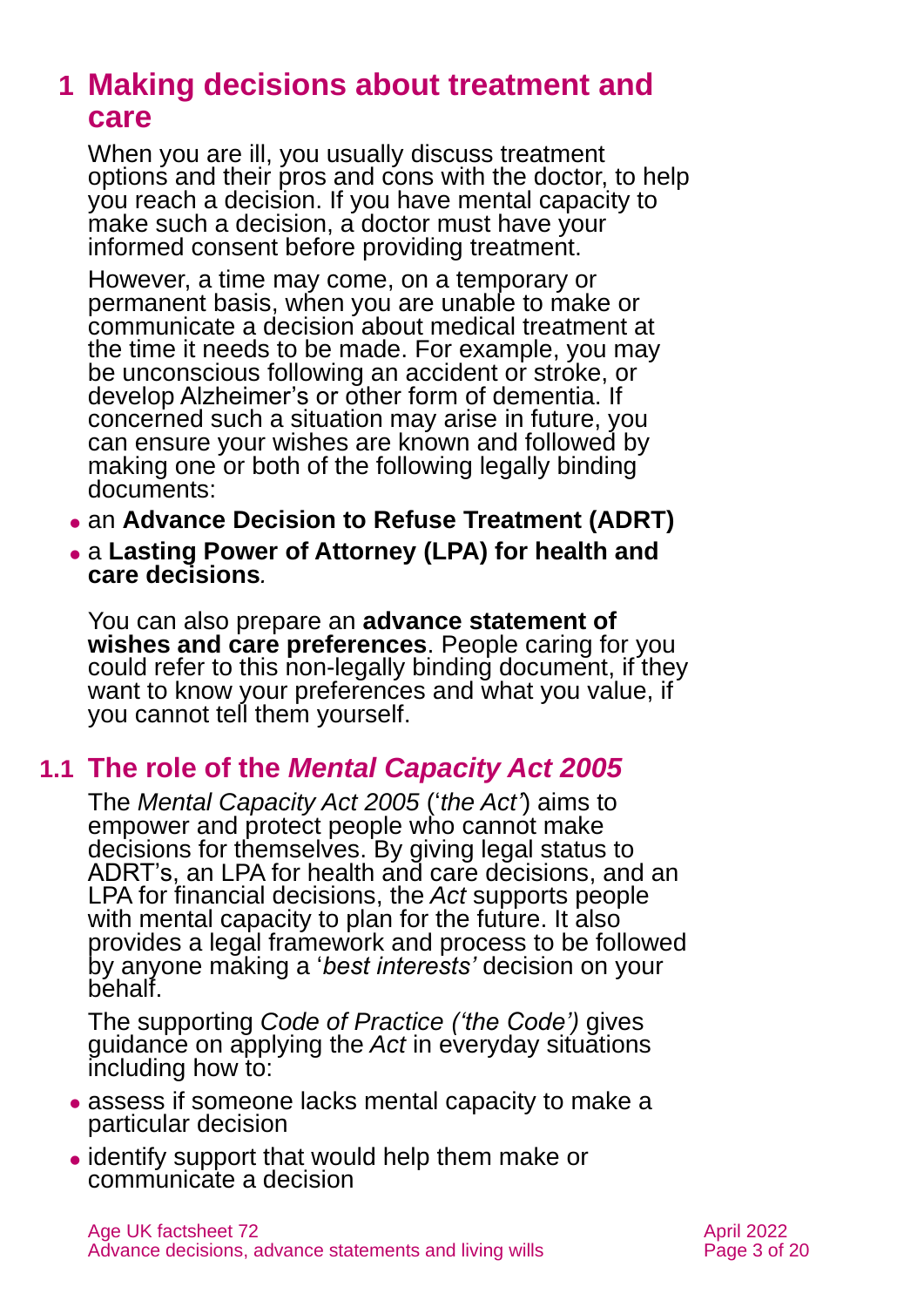⚫ reach a *'best interests'* decision as an appointed Attorney; as a health or social care professional when you must make a health or care decision on behalf of someone who lacks mental capacity without a valid LPA; or as a family member or care worker who must make day-to-day decisions on their behalf.

You can find the *Act* at

[www.legislation.gov.uk/ukpga/2005/9/contents](http://www.legislation.gov.uk/ukpga/2005/9/contents) and the *Code* at [www.gov.uk/government/publications/mental](http://www.gov.uk/government/publications/mental-capacity-act-code-of-practice)[capacity-act-code-of-practice](http://www.gov.uk/government/publications/mental-capacity-act-code-of-practice)

For information about the five principles on which the *Act* is based, see section 3.1 of [factsheet 22,](https://www.ageuk.org.uk/globalassets/age-uk/documents/factsheets/fs22_arranging_for_someone_to_make_decisions_on_your_behalf_fcs.pdf) *[Arranging for someone to make decisions on your](https://www.ageuk.org.uk/globalassets/age-uk/documents/factsheets/fs22_arranging_for_someone_to_make_decisions_on_your_behalf_fcs.pdf)  [behalf.](https://www.ageuk.org.uk/globalassets/age-uk/documents/factsheets/fs22_arranging_for_someone_to_make_decisions_on_your_behalf_fcs.pdf)*

# <span id="page-3-0"></span>**2 What is an advance decision to refuse treatment?**

An advance decision to refuse treatment can be made while you have mental capacity. It lets you choose and explain which medical treatments you do not want doctors to give you, if a time comes when you lack capacity and cannot make the decision or communicate your wishes. If you want to refuse *lifesustaining* treatment, you must put this in writing, sign and date it in the presence of a witness. See [section](#page-9-0)  [5.4](#page-9-0) for more.

#### **Note**

An advance decision to refuse treatment is time and decision-specific. It is only acted upon once it is decided, by following *Mental Capacity Act*  principles, that you lack capacity to make a specific decision at the time it needs to be made.

It is legally binding if it complies with the *Act,* is valid and applicable.

For brevity we use '*advance decision*' throughout. You may hear the term '*living will'* but it is not a legally recognised term.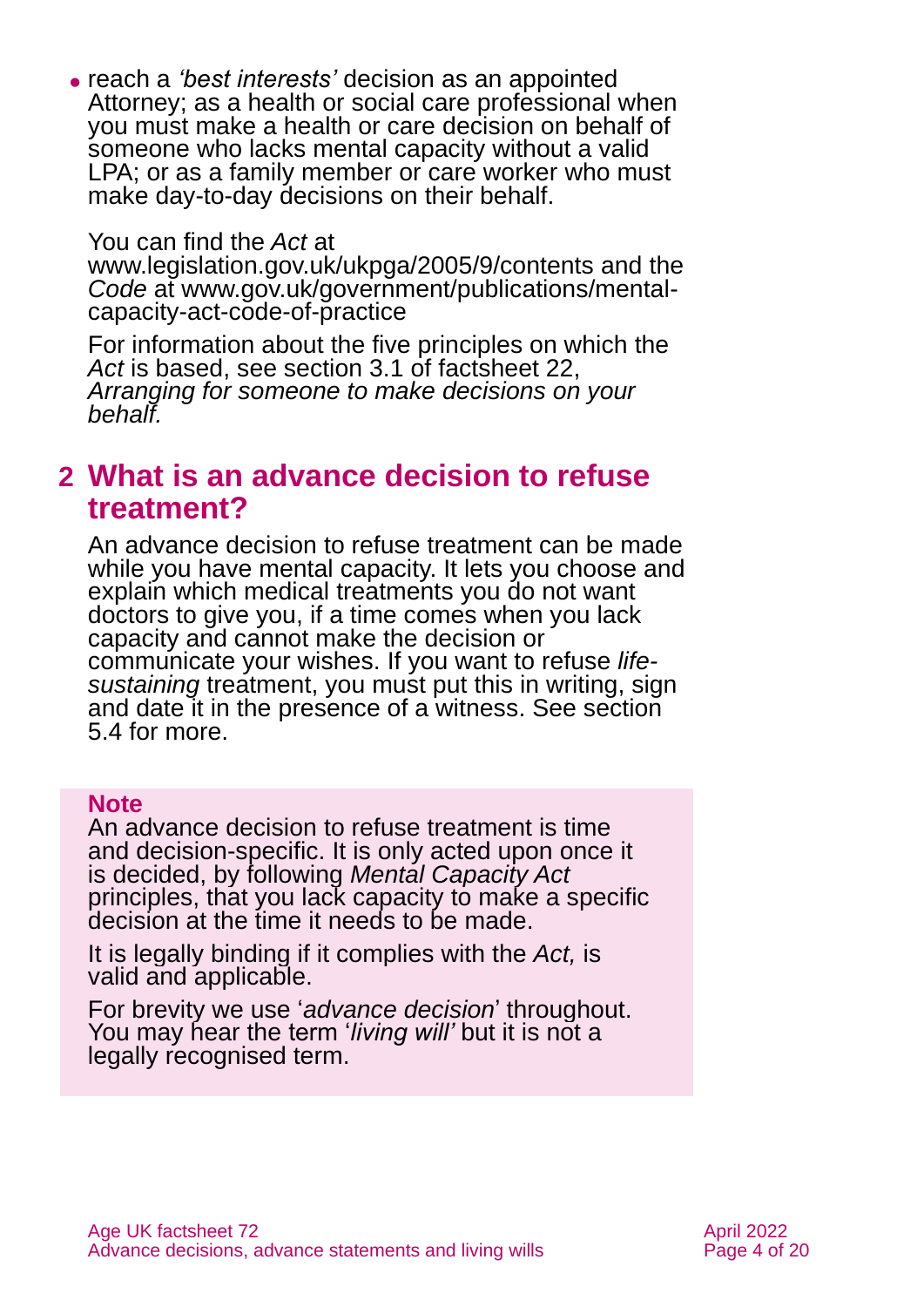# <span id="page-4-0"></span>**3 What is an advance statement?**

An advance statement lets you make general statements, describing your wishes and preferences about future care, should you be unable to make or communicate a decision or express your preferences at the time.

You may want it to reflect religious or other beliefs and important aspects of your life. You can include things such as food and drink preferences; type of clothes you like to wear; music, TV or DVD preferences, or whether you prefer a bath or a shower. You can say who you would like to visit you, or to be consulted about your care.

It is helpful to write this information down, so people can refer to it if they want to know what you like and what is important to you.

When creating a Lasting Power of Attorney (LPA) for health and care decisions, let your chosen attorney(s) know if you have an advance statement. This alerts them to what you would want, if they need to make decisions on your behalf. See [section 11](#page-14-0) for information about LPAs.

#### **Note**

An advance statement is not legally binding but those making a '*best interests*' decision on your behalf should take its contents into account when you cannot tell them what you would like.

# <span id="page-4-1"></span>**4 Reasons to record your wishes in advance**

You may want to record your health and care wishes in an advance decision, in an advance statement, or both:

- ⚫ when thinking about and planning for the future
- ⚫ if you have a life-limiting illness and are discussing your goals for care, and for managing foreseeable issues as your illness progresses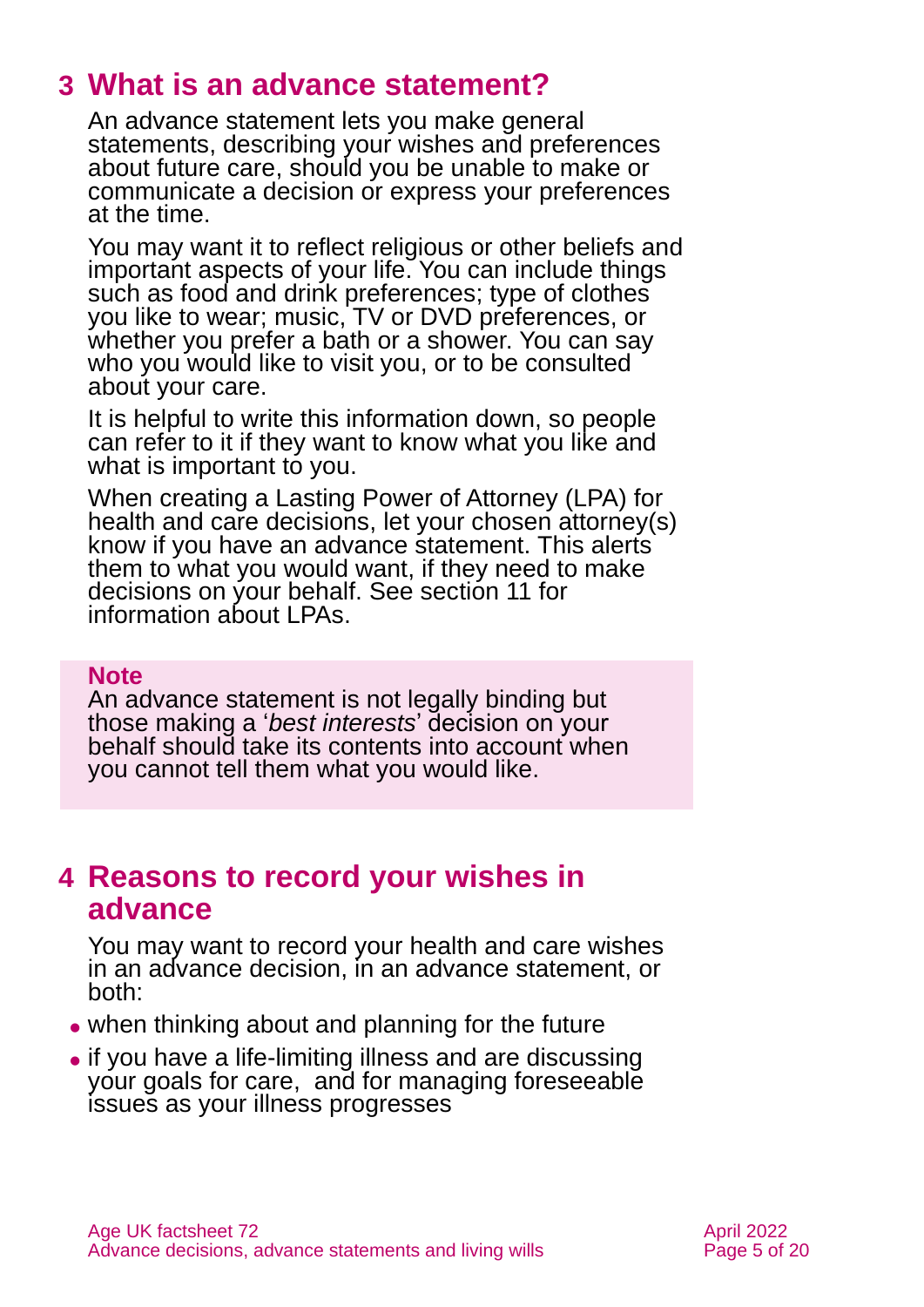- if you want to maintain control over your medical treatment or hold strong religious or other views about a situation that may arise, such as needing to be fed by tube, have a limb amputated, or require a blood transfusion.
- to quide your Attorney should they need to make decisions on your behalf or to guide a partner, family, close friends, or health or care workers if they are asked what you would want.

# <span id="page-5-0"></span>**5 Making an advance decision**

To make an advance decision, you must:

- be aged 18 or over, and
- ⚫ have mental capacity to make the advance decision.

## **Test to determine mental capacity**

The law says you must be assumed to have capacity, unless it is proven otherwise. If there are concerns about your mental capacity to make a *particular* decision, the *Code* sets out a two stage test of capacity:

- Stage 1: Do you have an impairment of the mind or brain, or is there some sort of disturbance affecting the way your mind or brain works?
- Stage 2: If so, does that impairment or disturbance mean you are unable to make *the decision in question, at the time it needs to be made*, after all appropriate support to help you make the decision has been tried?

Being able to answer '*yes*' to both questions and give reasons, would support a reasonable belief that you '*lack capacity*' to make the decision.

At the time you need to make a decision, you must be able to understand it, why it needs to be made, and the consequences of making or not making it. You must be able to understand and retain information long enough to use it to make a decision and tell people what you want verbally, or by using a method appropriate to you. It is important people consider and offer you appropriate support to do this.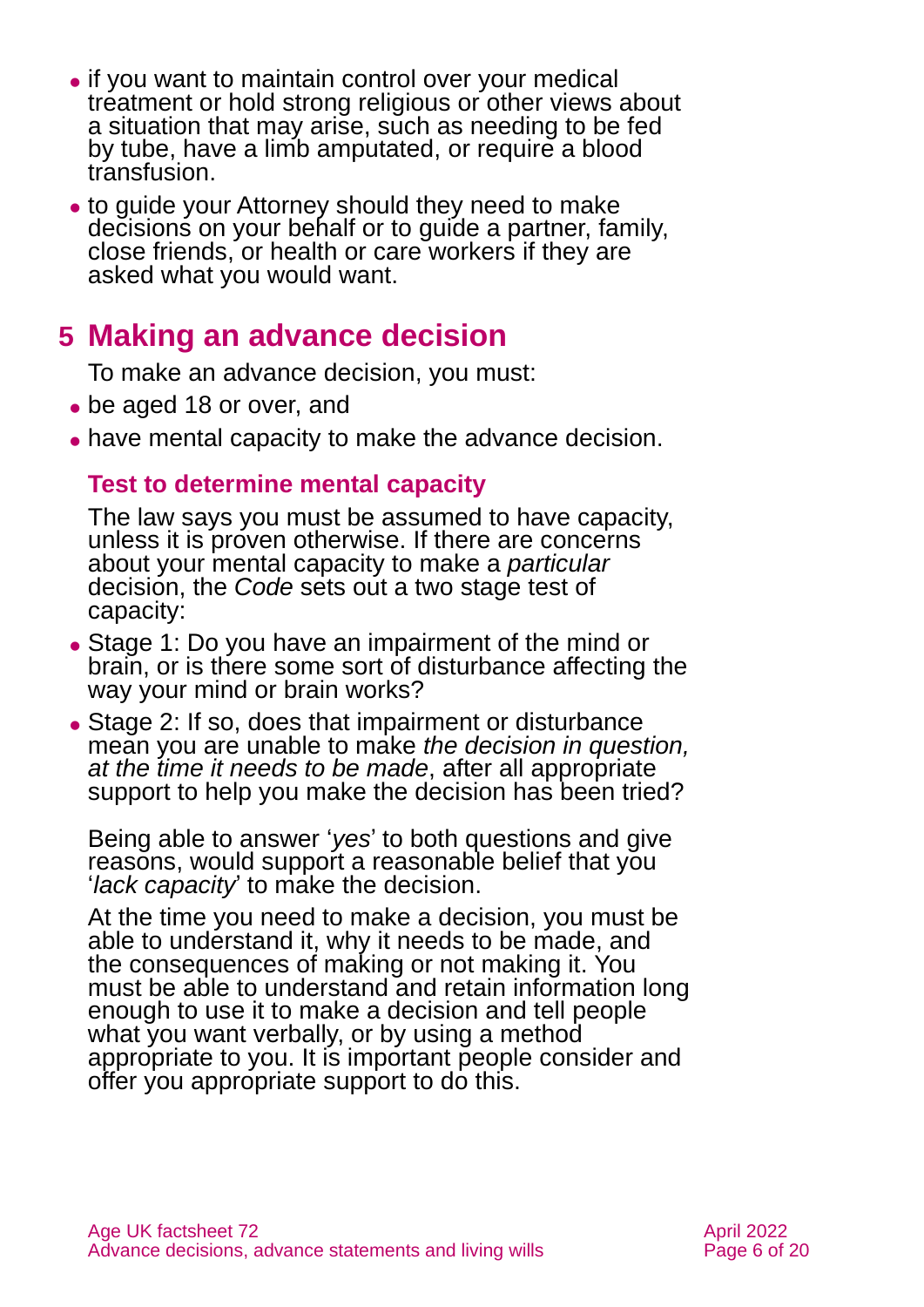**If you have not made an advance decision or appointed an LPA for health and care decisions** and are unable to make a particular decision at the time it needs to be made, it is the doctor responsible for your treatment who must decide what is in your *'best interests'*. In reaching a *'best interests'* decision, they must seek evidence of your beliefs and past wishes, and should consult family, friends or carers as appropriate.

## **5.1 Are there things an advance decision cannot include?**

You cannot:

- ⚫ choose to refuse basic care that is essential to keep you comfortable, for example nursing care, pain relief, keeping you warm
- ⚫ choose to refuse the offer of food or drink by mouth
- ask for anything unlawful e.g. euthanasia or help to take your own life
- ⚫ demand specific treatment. Healthcare professionals do not have to give treatment they consider clinically unnecessary, futile, or inappropriate
- ⚫ refuse treatment for a mental disorder if you meet relevant criteria to be detained under the *Mental Health Act 1983.*

## **5.2 Do I need to involve a doctor or solicitor?**

You do not have to involve a doctor when making an advance decision but a doctor can:

- help you understand the consequences, advantages, and disadvantages of what you are proposing, and
- help you phrase your wishes, so you avoid making unclear statements that could raise doubts about its applicability in the future.

Involving your GP or medical team means they record your wishes in your medical notes. Reviewing your advance decision as your illness progresses ensures these notes continue to accurately reflect your wishes. It can form part of a wider on-going discussion about your future care and preferences. This is often known as '*advance care planning*'.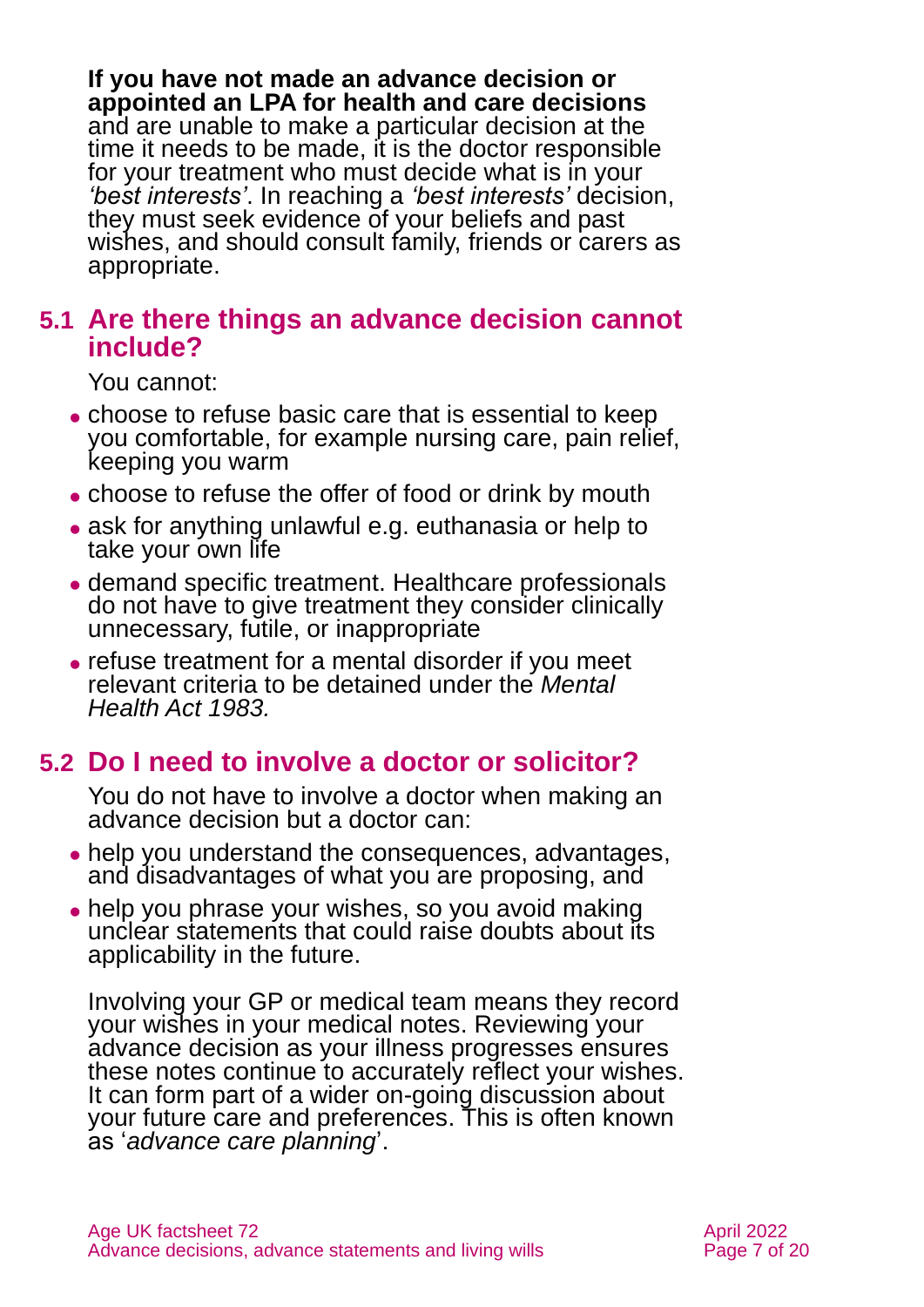You do not have to take legal advice but a solicitor could help you express your wishes clearly, using wording that complies with provisions of the *Act*. Check whether you will be charged if you do request assistance from a doctor or a solicitor before taking action.

## **Terminal illness**

If you have a [terminal illness](https://www.mariecurie.org.uk/who/terminal-illness-definition#:~:text=A%20terminal%20illness%20is%20a,called%20a%20life%2Dlimiting%20illness.) – an illness which cannot be cured and is likely to lead to your death - talking to your medical team can help you:

- ⚫ look at specific treatments in the light of the likely course of your illness
- ⚫ understand the consequences of refusing or opting for a particular treatment, and
- ⚫ verify you had mental capacity when you prepared the advance decision.

## **Insurance policies**

If you intend to make an advance decision to refuse *life-sustaining treatment* and have a life insurance policy, check with the insurance company, as there is a risk it may affect your policy. If you have any doubts or concerns, it is advisable to take appropriate legal advice.

## <span id="page-7-0"></span>**5.3 Does an advance decision need to be in writing?**

If the treatment you want to refuse is not lifesustaining, you can create a valid advance decision simply by telling your doctor which treatments, and under what circumstances you would not want them in the future. An advance decision only needs to be in writing if you want to refuse '*life-sustaining'* treatment, see [section 5.4.](#page-9-0)

It is best practice, for the doctor to confirm you understand the consequences of what you are asking and record the conversation in your records, along with details of other people present and their role in the conversation. Recording it in this way increases the likelihood that any doctor treating you is alerted to it and avoids uncertainty over whether what you have directed is valid. As explained in [section 6,](#page-11-0) you should review it to ensure it continues to reflect your wishes.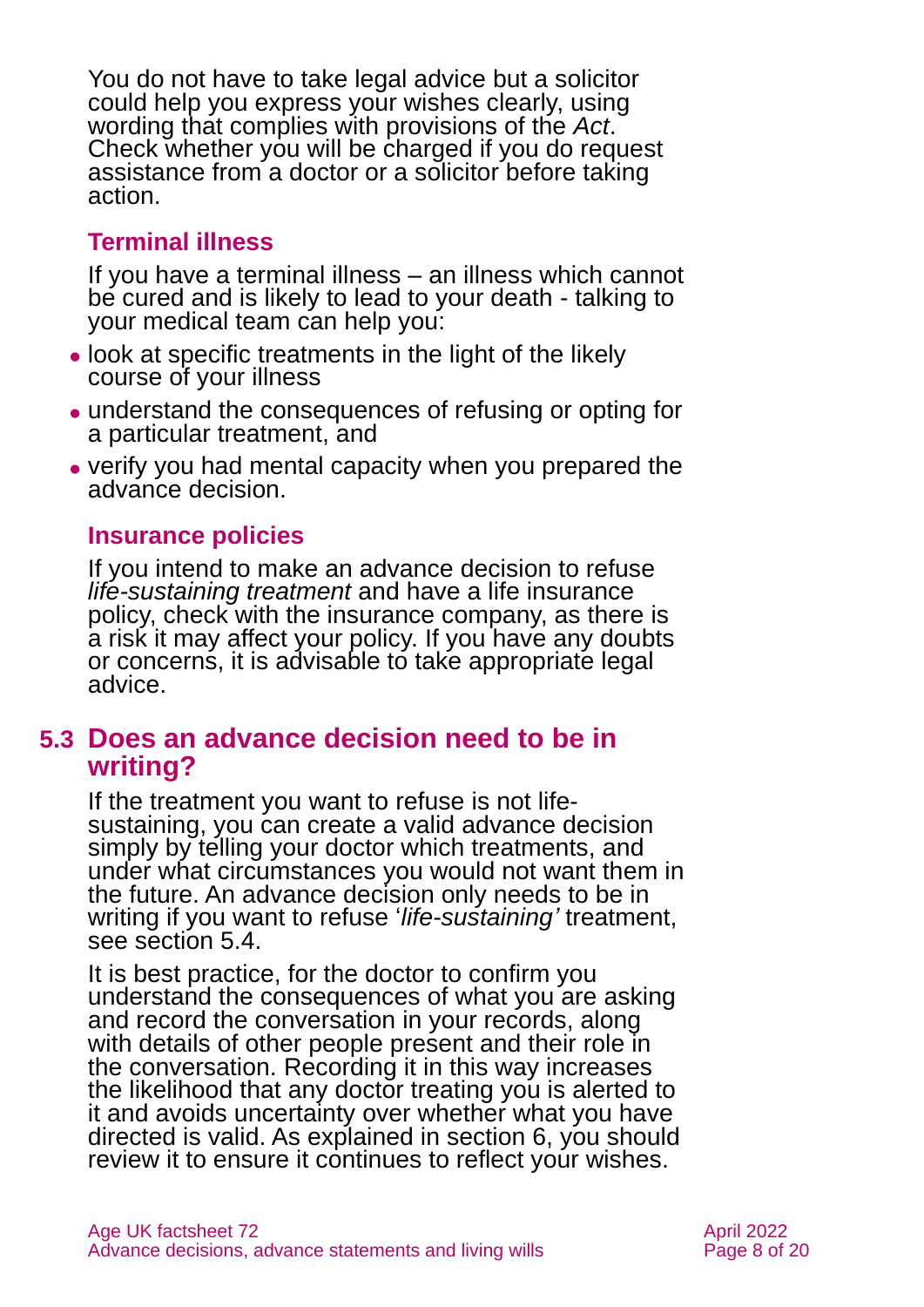There is no dedicated form to use if you want to put an advance decision in writing. [Alzheimer's Society](https://www.alzheimers.org.uk/get-support/legal-financial/download-free-template-advance-decision-form) and [Macmillan](https://www.macmillan.org.uk/cancer-information-and-support/treatment/if-you-have-an-advanced-cancer/advance-care-planning/advance-decision-to-refuse-treatment) Cancer Support have developed a template, and there is a [free online tool](https://mydecisions.org.uk/) at [www.mydecisions.org.uk](http://www.mydecisions.org.uk/) that can help you. The *Code* advises it is helpful to include the following in a written advance decision:

- ⚫ your full name, date of birth and address
- ⚫ name, address and phone number of your GP and whether they have a copy of the document
- a statement that the document should be used if you ever lack the capacity to make treatment decisions yourself
- ⚫ a clear statement of the decision, stating precisely what treatments you want to refuse and circumstances under which the decision is to apply. Aim to make it clear to anyone reading it what your wishes are. A statement with a general desire not to be treated is not enough. Aim to give as much detail as possible to support any discussion about the '*applicability of your advance decision*' as explained in [section 5.5.](#page-9-1) Avoid words like '*unbearable*' or '*severe*' that are open to interpretation.
- date the document was written (if reviewing it, see [section 6\)](#page-11-0)
- ⚫ your signature, or that of someone you directed to sign it in your presence, on your behalf, and the date
- ⚫ dated signature of person who witnessed your signature. If you cannot sign the document, ask a second witness to sign to say they witnessed you asking someone else to sign on your behalf, and saw this person sign the document in front of you.

Remember to keep a record of people you give a copy to.

You can ask your doctor or another relevant professional to sign a statement saying, in their opinion, you have mental capacity to make the decision. You may want to say you were not under any pressure to make the advance decision. Describe any distinguishing features, such as a birthmark or tattoo, if this helps identify you quickly if necessary.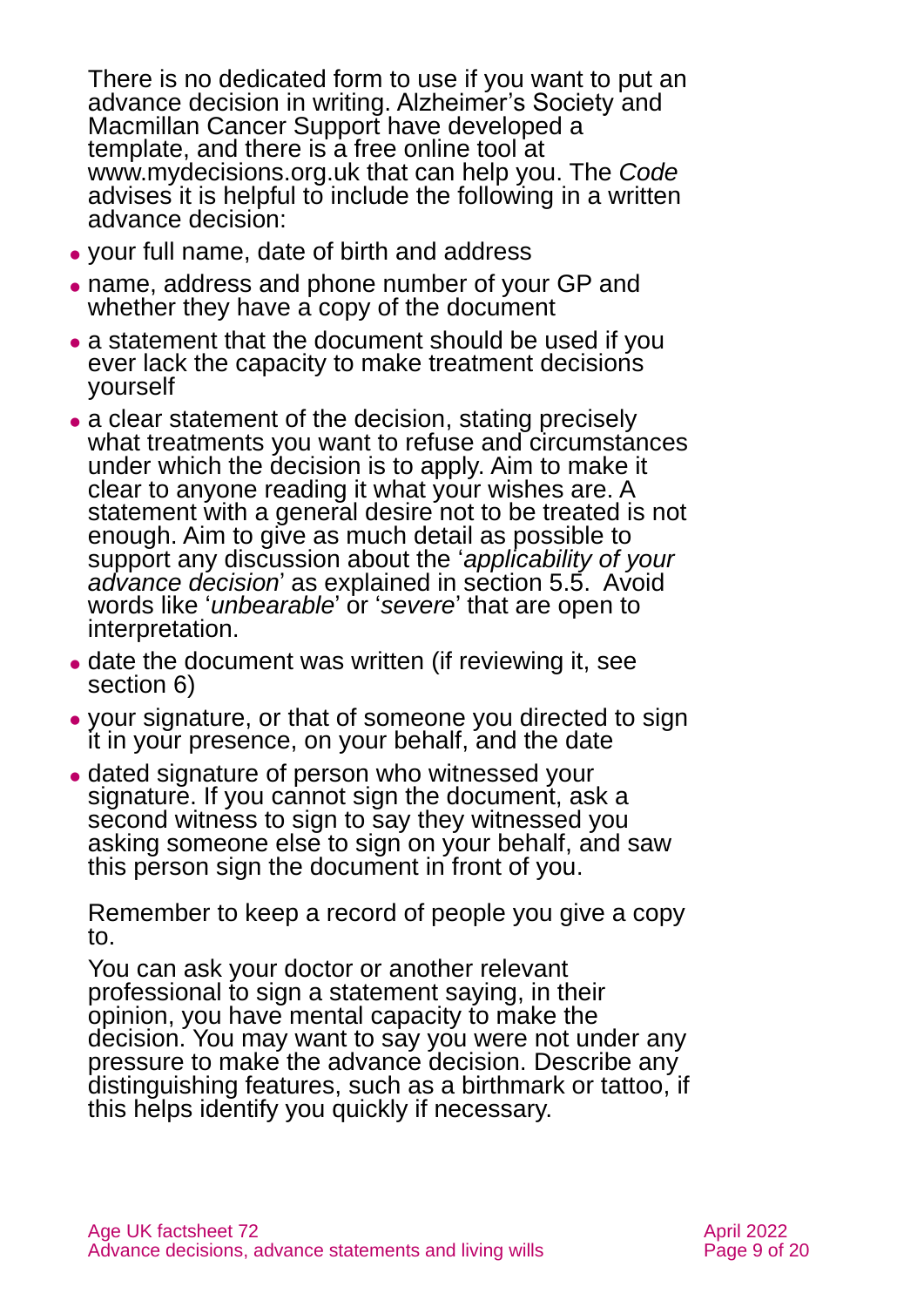## <span id="page-9-0"></span>**5.4 If you want to refuse life-sustaining treatment**

To be legally valid, an advance decision to refuse *lifesustaining* treatment must be in writing, signed, and witnessed.

*Life-sustaining* treatment is treatment that, in the view of the person providing your healthcare, is necessary to keep you alive*.* 

Examples of *life-sustaining* treatment include: being given food or drink by tube if you cannot take it by mouth (doctors call this '*artificial nutrition and hydration*'); kidney dialysis; organ transplant; chemotherapy or other cancer treatment; using a machine to help you breathe; restarting your heart or breathing using CPR (cardiopulmonary resuscitation).

Although not compulsory, the *Code* says it is very important to discuss decisions to refuse life-sustaining treatment with a health professional.

As well as recording details described in [section 5.3,](#page-7-0) you must include:

• a clear, specific written statement that the advance decision is to apply to the specific treatment, even if your life is at risk.

If you make an advance decision to refuse *lifesustaining* treatment at a different time, or in a separate document to another advance decision, you (or someone you direct) must sign and date it in the presence of a witness, who must also sign and date it.

## <span id="page-9-1"></span>**5.5 Must a doctor always follow an advance decision?**

If you prepare an advance decision according to the requirements of the *Act*, it is legally binding. If medical professionals believe you lack capacity to make a decision about treatment covered in your advance decision, having followed the process in [section 5](#page-5-0) to determine mental capacity, they must follow your wishes, regardless of whether they believe it is in your '*best interests*', if:

- they are aware of your advance decision
- it is valid, and
- it applies to the current situation.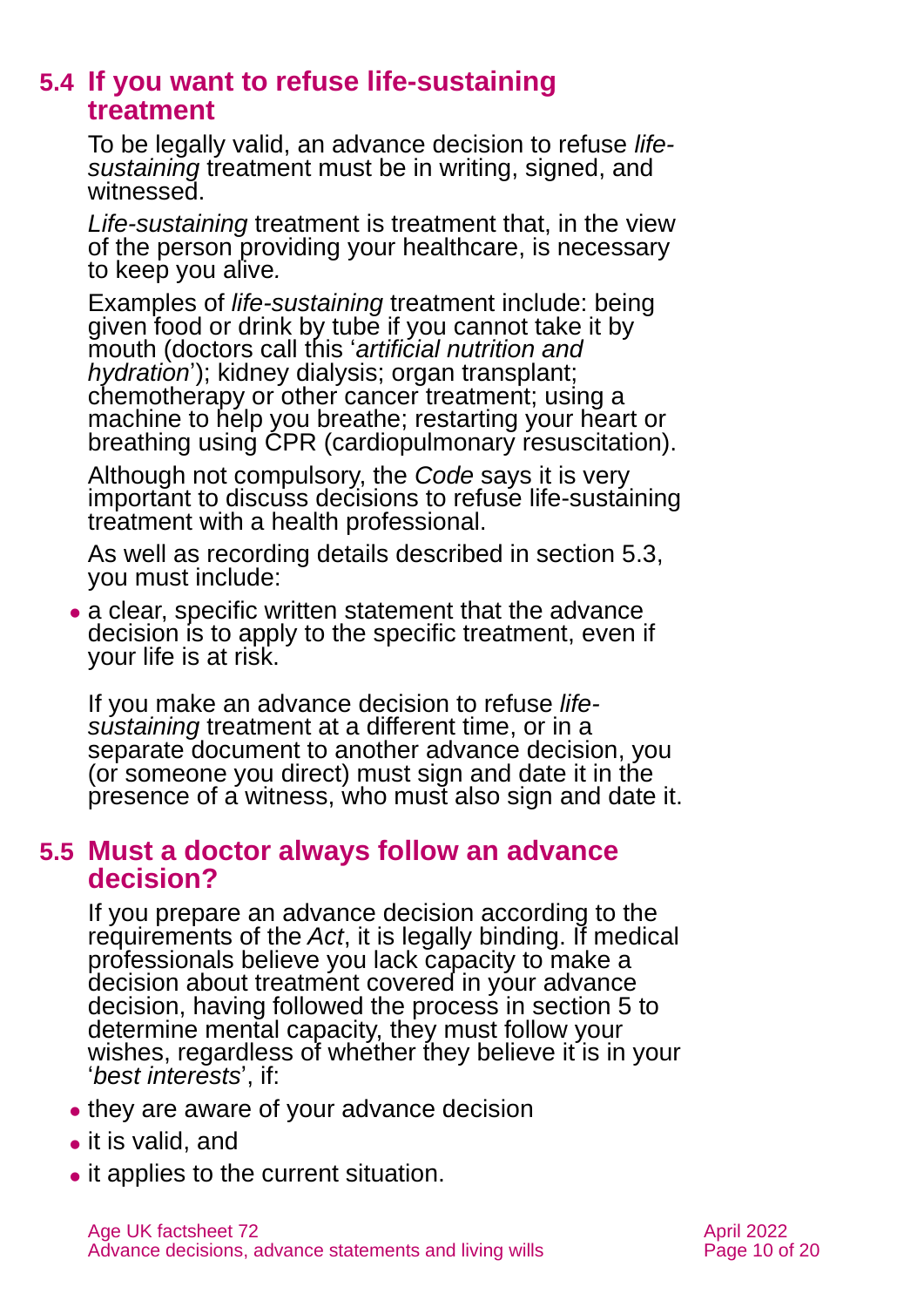## **Valid**

To be **valid,** you must have been aged 18 or over and had mental capacity at the time you made it. Doctors must be sure you have not withdrawn it, or clearly said or done something that goes against it which would suggest you have changed your mind.

They must be sure that since you made it, you have not created a Lasting Power of Attorney (LPA) for health and care decisions that gives your attorney the power to make the same treatment decisions described in the advance decision. See [section 11](#page-14-0) for more about the relationship between advance decisions and LPA for health and care.

## **Applicable**

To be **applicable,** it must apply to the situation in question and in current circumstances. Doctors should consider whether there are new developments you did not anticipate at the time, which could have affected your decision, for example new developments in medical treatment, or changes in your personal circumstances.

If there is doubt over the existence, validity or applicability of an advance decision, doctors can provide treatment they believe is in your '*best interests*' while seeking clarification. See [section](#page-12-0) 8 for more information.

## **5.6 Ensuring others are aware of an advance decision**

It is your responsibility, under the *Code*, to take steps to ensure your advance decision is drawn to the attention of your GP and other doctors who treat you and if it is written down, where they can find it.

There are several things you can do:

- ⚫ let relatives or close friends know you have one and where it is
- ask for a copy to be placed in your GP and hospital records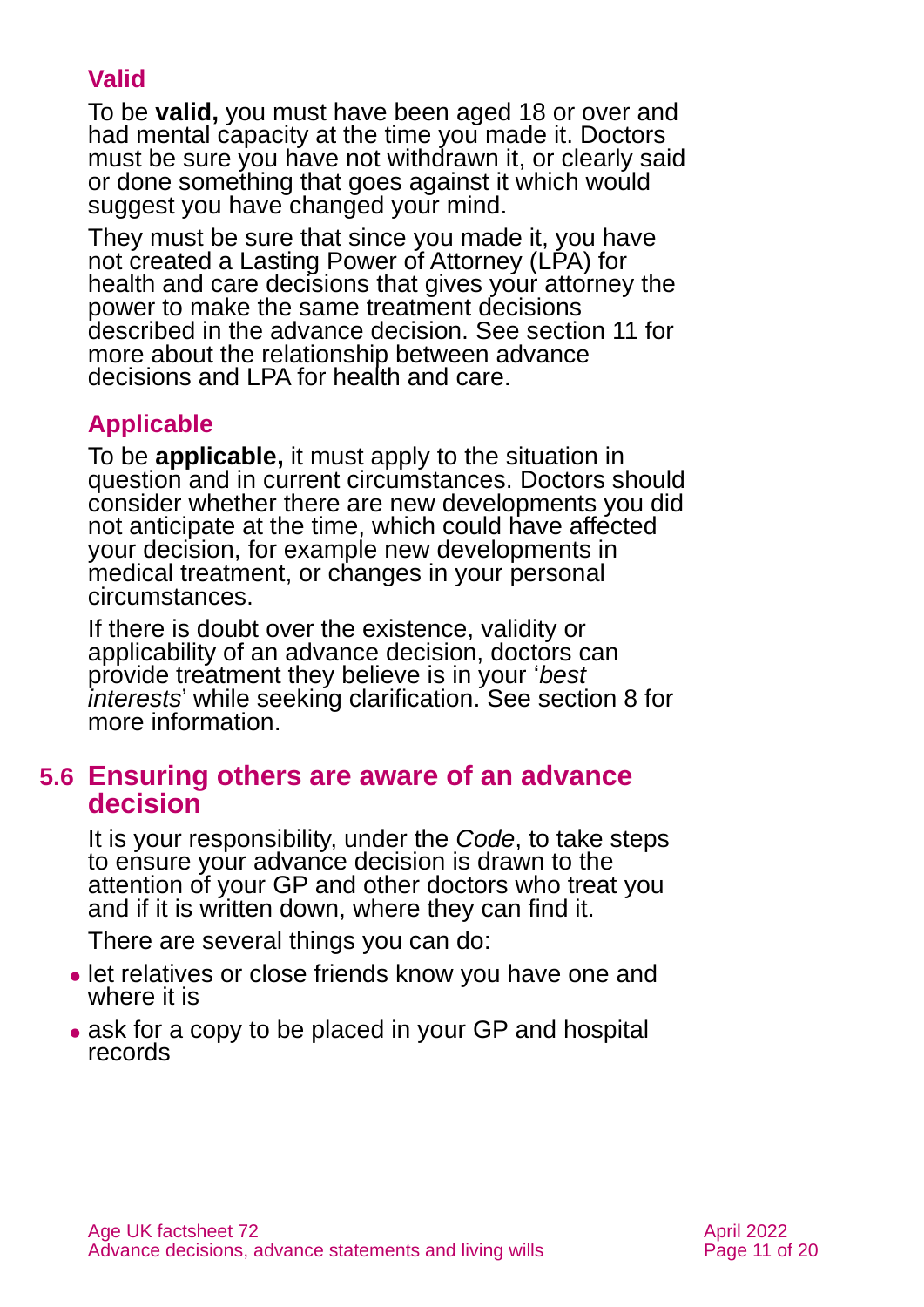- ask for a copy to be added to your Summary Care Record (SCR) as additional information. You have a SCR created from your GP record, unless you choose not to have one. Staff in A&E departments can securely access your SCR if you arrive there unable to speak to them
- ⚫ carry a card saying you have an advance decision and where it is
- ⚫ become a member of [MedicAlert.](https://www.medicalert.org.uk/) Wearing their IDspecific metal, fabric or leather jewellery alerts emergency professionals you have vital information in a secure emergency personal record and how to access it.

# <span id="page-11-0"></span>**6 Reviewing your advance decision**

You should regularly review your advance decision to ensure it continues to reflect your views, and to help doctors providing treatment feel confident you have not changed your mind since making it. Your state of health and circumstances may influence how frequently you do this.

A doctor may question the validity of an advance decision signed many years ago, if there are new or improved treatments, or your personal circumstances have significantly changed.

Even if you do not change the contents, it is advisable to tell doctors and family you have reviewed it, and if it is in writing, to sign and date it.

If you want to change the contents, it is advisable to write, sign, and date a new document, saying it overrides any previous document. To amend a refusal of *life-sustaining treatment*, you must make the change in front of a witness, who must sign and date the document in front of you. If you review your advance decision, give a copy of the latest document to anyone with an earlier copy and ask them to destroy the old one.

# <span id="page-11-1"></span>**7 How to withdraw an advance decision**

You can cancel an advance decision at any time while you have capacity to do so. There is no formal process, so you can cancel it verbally, or in writing. You should destroy any written document.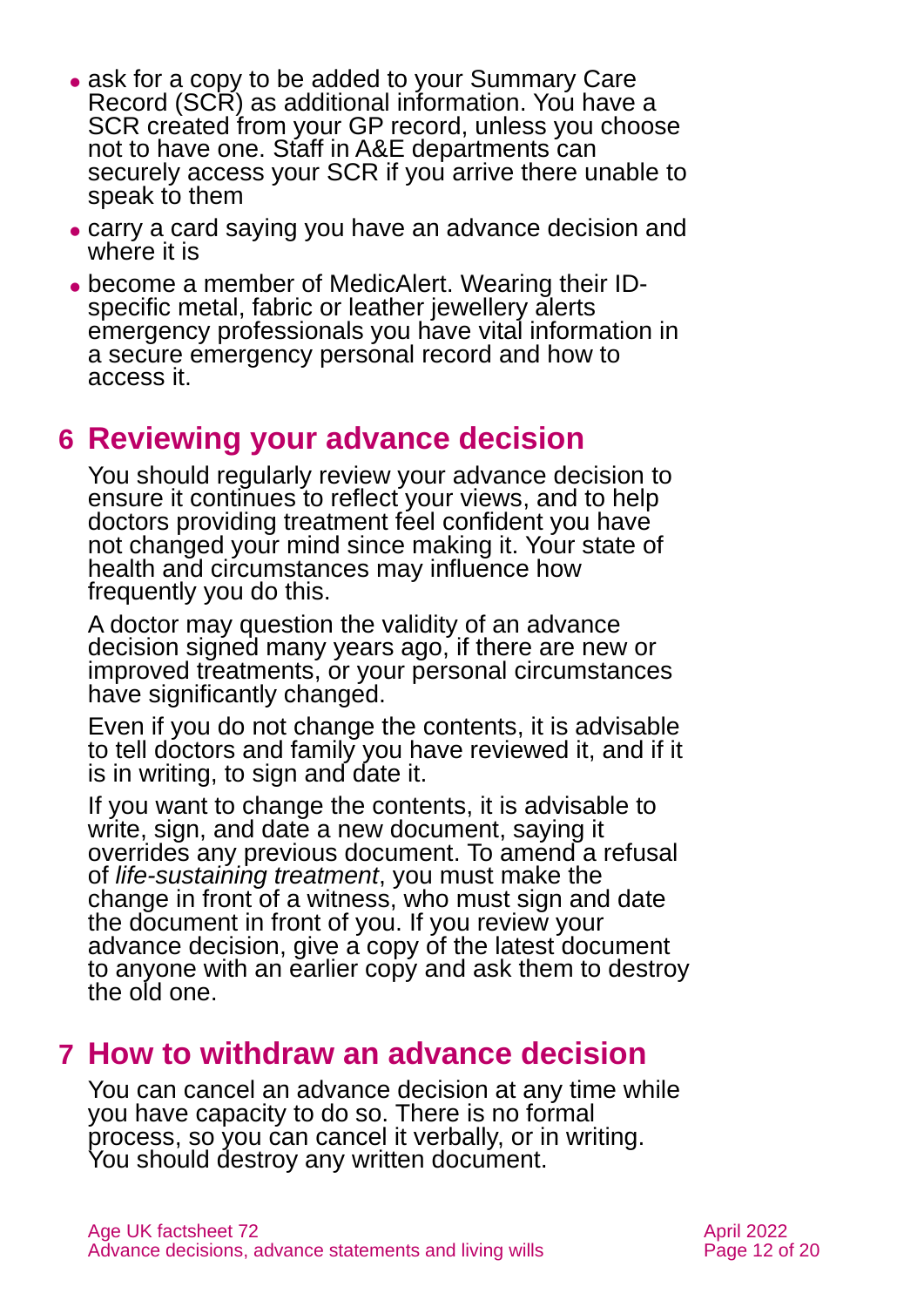Tell everyone who knows you have an advance decision that you have cancelled it. Put this in writing to avoid uncertainty. Healthcare professionals should record a verbal cancellation in your records for future reference.

# <span id="page-12-0"></span>**8 Dealing with disagreements**

The senior doctor or healthcare professional treating you is responsible for deciding whether there is a valid, applicable advance decision relating to the current situation. If there is a dispute between professionals, or between professionals and family members, the responsible person must consider all available evidence.

This means consulting relevant colleagues and others familiar with you, such as your GP. If they must make an urgent decision without delay, a doctor can apply to the Court of Protection. The Court of Protection can make a declaration on whether:

- ⚫ you have mental capacity to make the decision at the time it must be made (if you do, the advance decision does not come into play)
- the advance decision is valid
- ⚫ the advance decision is applicable to the particular treatment and circumstances.

The Court of Protection cannot overturn a valid and applicable advance decision. It cannot order treatment to be provided, if it has been refused in a valid advance decision.

For more on applying to the Court of Protection, see section 11 of factsheet 22, *[Arranging for someone to](https://www.ageuk.org.uk/globalassets/age-uk/documents/factsheets/fs22_arranging_for_someone_to_make_decisions_on_your_behalf_fcs.pdf)  make [decisions on your behalf](https://www.ageuk.org.uk/globalassets/age-uk/documents/factsheets/fs22_arranging_for_someone_to_make_decisions_on_your_behalf_fcs.pdf)*.

# <span id="page-12-1"></span>**9 Advance decisions made before 1 October 2007**

The part of the *Act* relating to advance decisions came into force on 1 October 2007.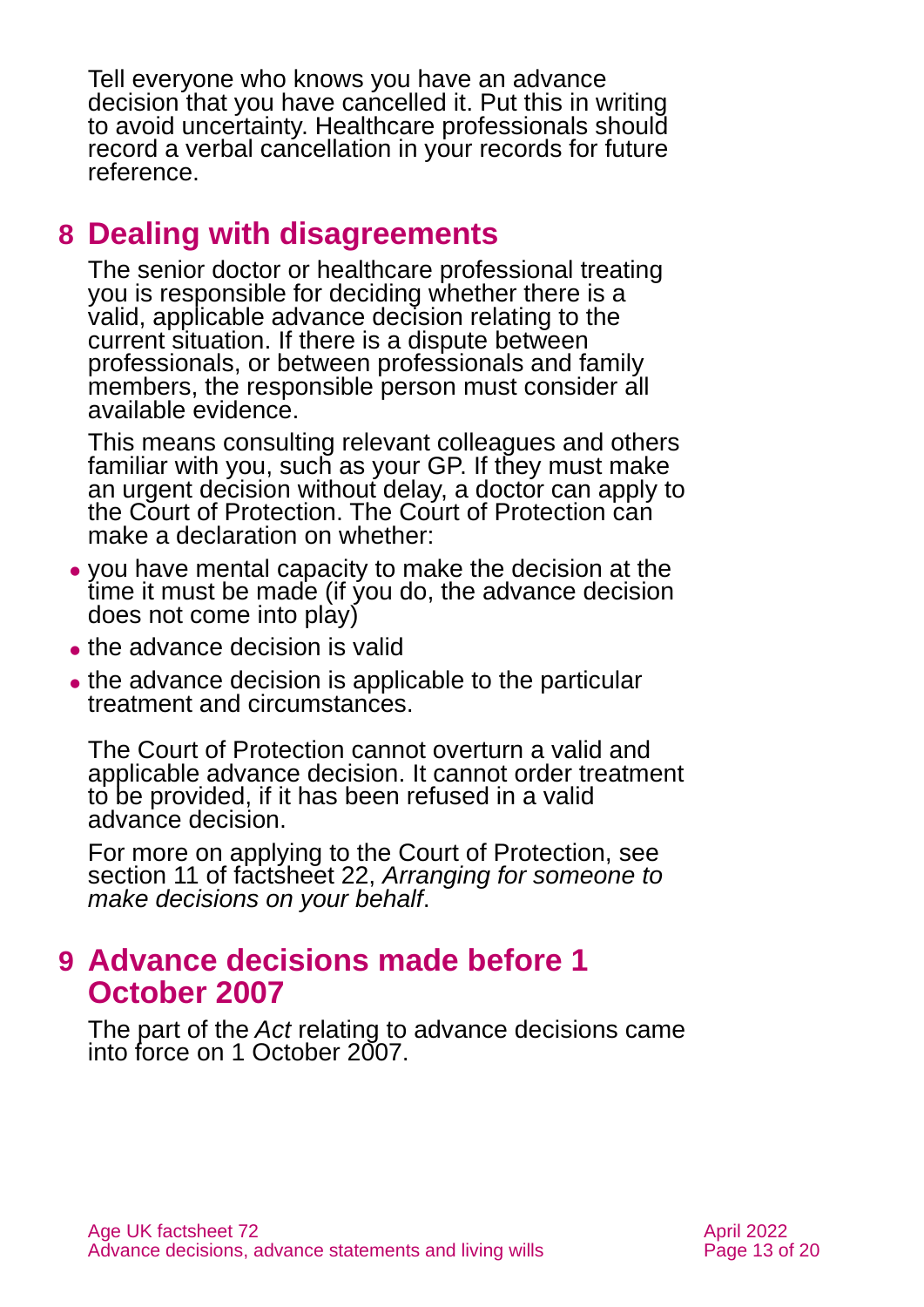An advance decision made before then (often called an advance directive or living will) remains valid if it meets requirements described in [sections](#page-5-0) 5 to 5.5. If it includes a wish to refuse *life-sustaining* treatment, it must include a statement that it is to apply even if your life is at risk.

If you made an advance decision before or around the time the *Act* came into force and have not reviewed it, it is important to review, sign and date it as described in [section 6.](#page-11-0) This ensures it reflects your current wishes and reduces the risk of a doctor questioning its validity.

# <span id="page-13-0"></span>**10 Do Not Attempt Cardiopulmonary Resuscitation (DNACPR)**

Cardiopulmonary Resuscitation (CPR) may be an option if you stop breathing or your heart stops beating. This can involve chest compressions, artificial ventilation, an injection of drugs, or a defibrillator may be used to try and restart your breathing or heart.

You may decide you do not want CPR should the need arise. If so, you can complete a DNACPR form with your GP or healthcare team in advance to be kept with your medical records. Practices may have their own forms, but you may see the following forms used:

- ⚫ Recommended Summary Plan for Emergency Care and Treatment (ReSPECT)
- ⚫ Treatment Escalation Plan (TEP)

These forms are intended to help guide clinicians in an emergency but are not legally binding – for the decision to be legally binding, you must create a valid and applicable ADRT [\(see section 5.4\)](#page-9-0). It is a good idea to talk with family and friends about your preferences. Whilst this may be difficult, it helps to ensure your wishes are understood and respected where possible.

A DNACPR decision only relates to the use of CPR. You will still receive other treatment and care (unless a valid and applicable advance decision states otherwise).

If you change your mind about a DNACPR decision you should discuss this with your healthcare team to ensure this is recorded, and let family and friends know that you have changed your mind.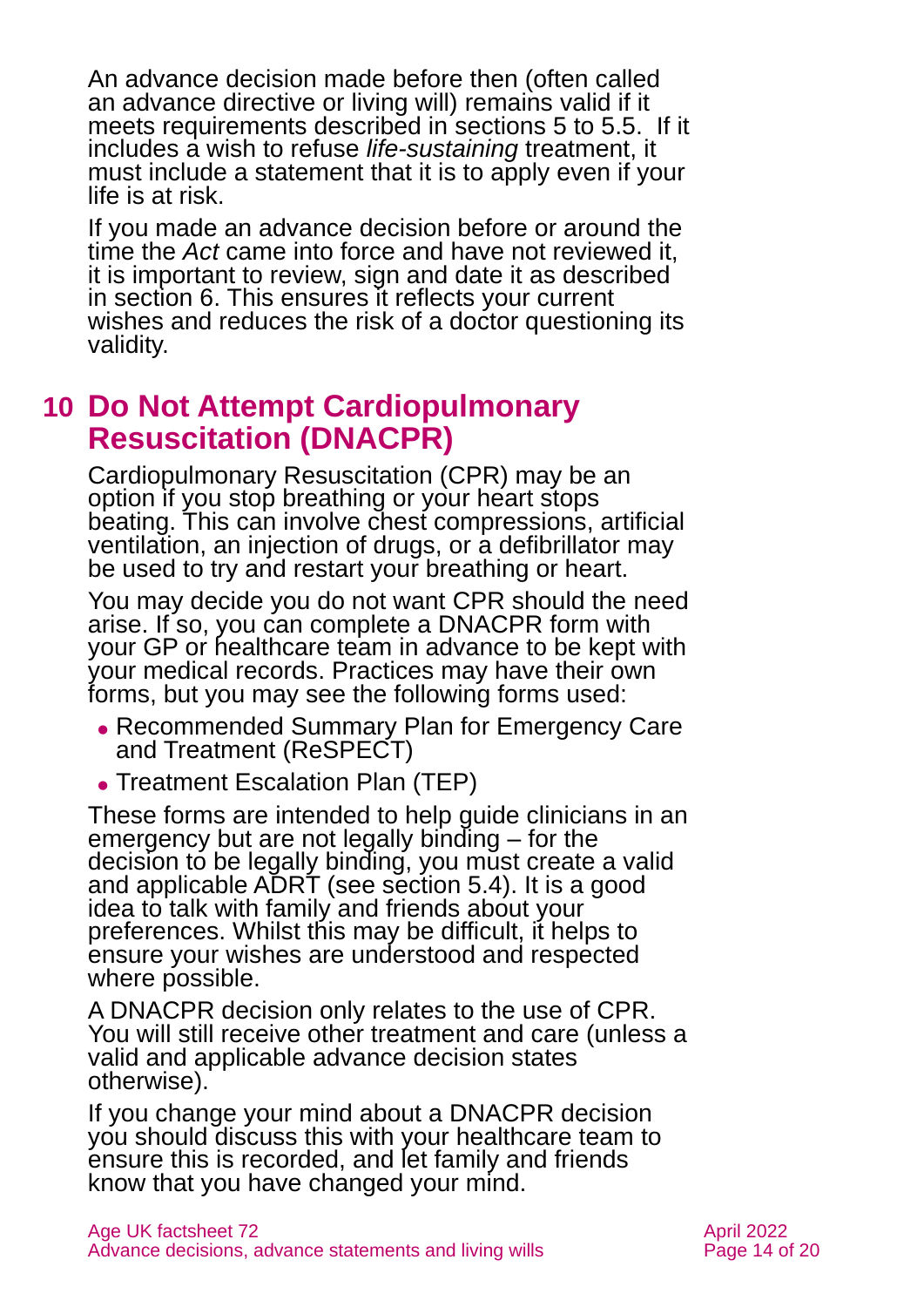## **Consent**

A doctor can add a DNACPR decision to your records without your consent if they believe that by giving CPR, you will not live longer, or it may cause you more harm. The decision should be discussed with you and your doctor should ask about your wishes and preferences. If you do not agree with a decision, you can ask for a second opinion.

If you are unable to discuss the DNACPR decision due to unconsciousness or a lack of mental capacity, the doctor should check if there is a valid and applicable ADRT, or whether someone is appointed to make decisions on your behalf, such as a registered Lasting Power of Attorney for health and care decisions. In the absence of the above, the healthcare team must make a decision in your '*best interests'* and should consult family or friends where appropriate.

<span id="page-14-0"></span>See [www.nhs.uk/conditions/do-not-attempt](http://www.nhs.uk/conditions/do-not-attempt-cardiopulmonary-resuscitation-dnacpr-decisions/)[cardiopulmonary-resuscitation-dnacpr-decisions/](http://www.nhs.uk/conditions/do-not-attempt-cardiopulmonary-resuscitation-dnacpr-decisions/)

# **11 Lasting powers of attorney**

The *Mental Capacity Act 2005* introduced the system of Lasting Powers of Attorney (LPA) which replaced the Enduring Power of Attorney (EPA). Under *the Act* you can make an:

- ⚫ LPA for financial decisions, and
- ⚫ LPA for health and care decisions.

#### **Note**

An EPA only covers money and property but you can still register an EPA [made and signed before 1](https://www.gov.uk/enduring-power-attorney-duties)  [October 2007.](https://www.gov.uk/enduring-power-attorney-duties) After that date, you were required to make an LPA for financial decisions.

You may see the terms LPA for property and financial affairs and LPA for health and welfare. These terms were in use until July 2015.

If you have, or intend to have, an advance decision to refuse treatment and an LPA for health and care decisions, it is important to consider their interrelationship.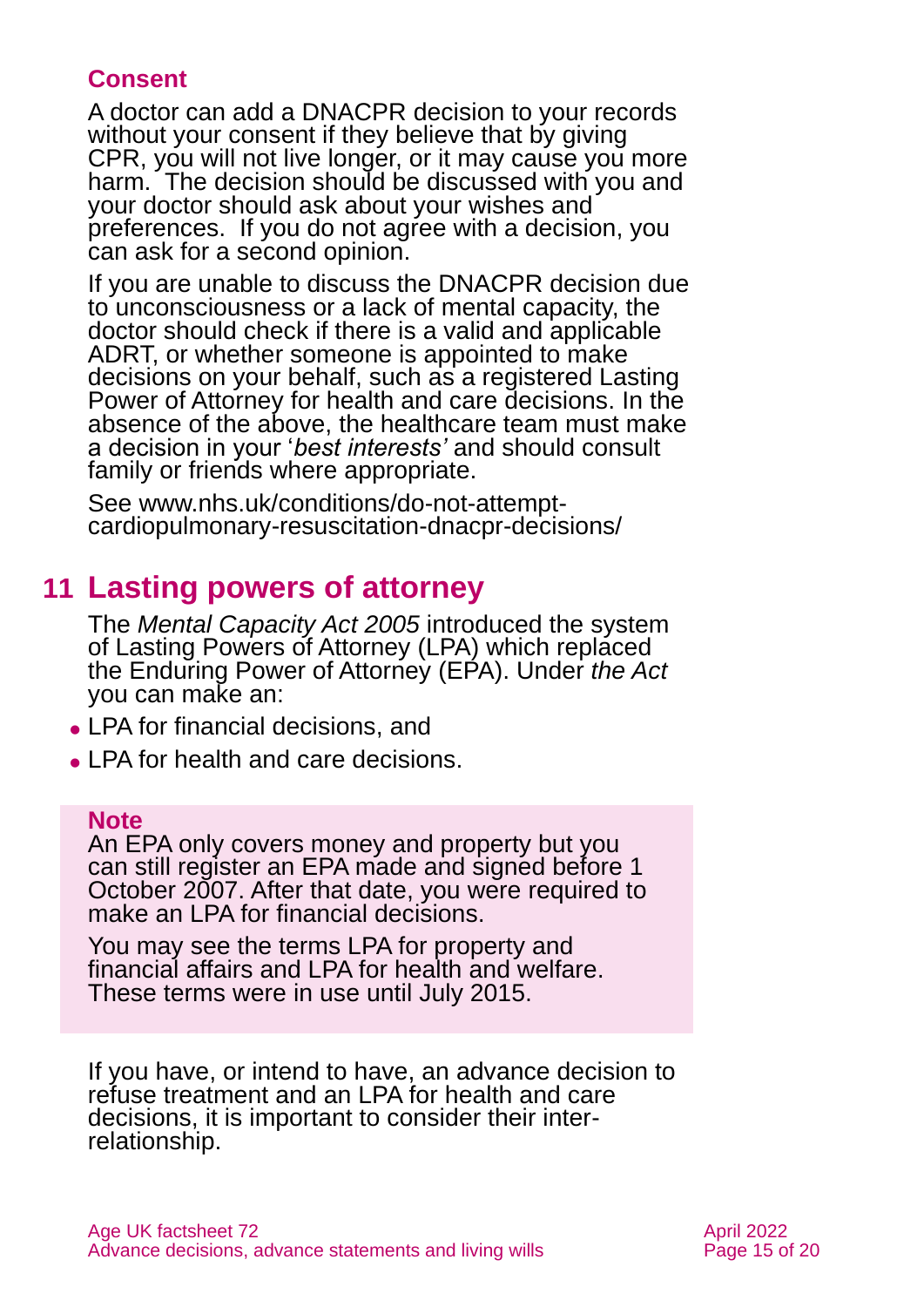## **Advance decision created after LPA**

If you **create an advance decision after creating an LPA for health and care**, your attorney cannot consent to any treatment refused in the advance decision, if it is decided the advance decision is valid and applicable, as described in [section 5.](#page-5-0)

#### **Advance decision created before LPA**

If you **create an LPA for health and care after creating an advance decision**, whichever was made more recently takes priority should they deal with the same decision.

## **Making an LPA for health and care decisions**

It is recognised you might have made an advance decision when completing [LPA for health and care](https://assets.publishing.service.gov.uk/government/uploads/system/uploads/attachment_data/file/600964/LP1H-Create-and-register-your-lasting-power-of-attorney.pdf)  [decisions application form \(LP1H\).](https://assets.publishing.service.gov.uk/government/uploads/system/uploads/attachment_data/file/600964/LP1H-Create-and-register-your-lasting-power-of-attorney.pdf)

[Part A5 in accompanying](https://assets.publishing.service.gov.uk/government/uploads/system/uploads/attachment_data/file/631084/LP12-Make-and-register-your-lasting-power-of-attorney-a-guide.pdf) guidance notes (LP12) states if you have an advance decision you want doctors or your attorney(s) to take into account, you must refer to it when completing section 7 of the form. You must include a copy of the advance decision when you send your LPA to the Office of the Public Guardian to be registered.

You must specify in your LPA for health and care decisions if you want your attorney(s) to make decisions about *life-sustaining* treatment.

For information about LPA's, see section 4 of [factsheet](https://www.ageuk.org.uk/globalassets/age-uk/documents/factsheets/fs22_arranging_for_someone_to_make_decisions_on_your_behalf_fcs.pdf)  22, *[Arranging for others to make decisions on your](https://www.ageuk.org.uk/globalassets/age-uk/documents/factsheets/fs22_arranging_for_someone_to_make_decisions_on_your_behalf_fcs.pdf)  [behalf](https://www.ageuk.org.uk/globalassets/age-uk/documents/factsheets/fs22_arranging_for_someone_to_make_decisions_on_your_behalf_fcs.pdf)*.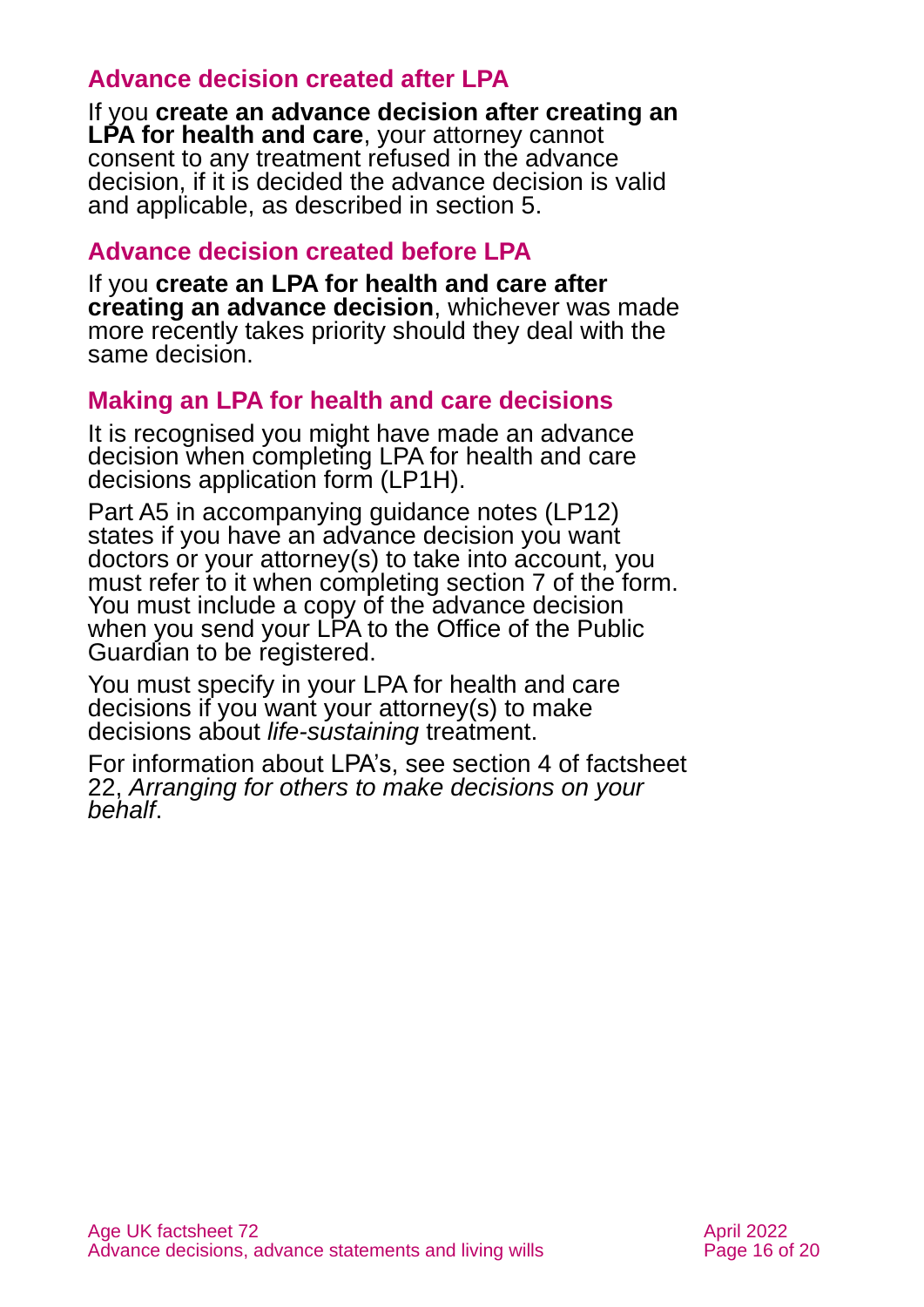# **Useful organisations**

#### <span id="page-16-0"></span>**Alzheimer's Society**

[www.alzheimers.org.uk](http://www.alzheimers.org.uk/) Support Line 0333 150 3456

Offers advice, information and support in England and Wales to people with dementia and their family. They produce an advance decision to refuse treatment template and factsheet.

#### **Court of Protection**

[www.gov.uk/courts-tribunals/court-of-protection](http://www.gov.uk/courts-tribunals/court-of-protection) Telephone 0300 456 4600

Its role is to protect individuals who lack capacity. This includes making rulings on urgent or emergency decisions or contested 'best interests' decisions about their care and welfare, and appointing deputies to act on their behalf.

#### **Macmillan Cancer Support**

[www.macmillan.org.uk](http://www.macmillan.org.uk/) Telephone 0808 808 00 00

Provides information, advice and financial support for people facing cancer, their carers and loved ones. They produce an advance decision to refuse treatment template and a booklet '*[Planning ahead for the end of](https://be.macmillan.org.uk/be/p-24938-planning-ahead-for-end-of-life-england-and-wales.aspx)  [life,](https://be.macmillan.org.uk/be/p-24938-planning-ahead-for-end-of-life-england-and-wales.aspx) England and Wales'.*

#### **Marie Curie**

[www.mariecurie.org.uk](http://www.mariecurie.org.uk/) Support Line 0800 090 2309

Provides support for people living with any terminal illness and their families.

#### **MedicAlert**

[www.medicalert.org.uk](http://www.medicalert.org.uk/) Telephone 01908 951045

A non-profit, membership organisation that offers a way for emergency services to access medical information from a secure database when you are unable to share this information with them yourself.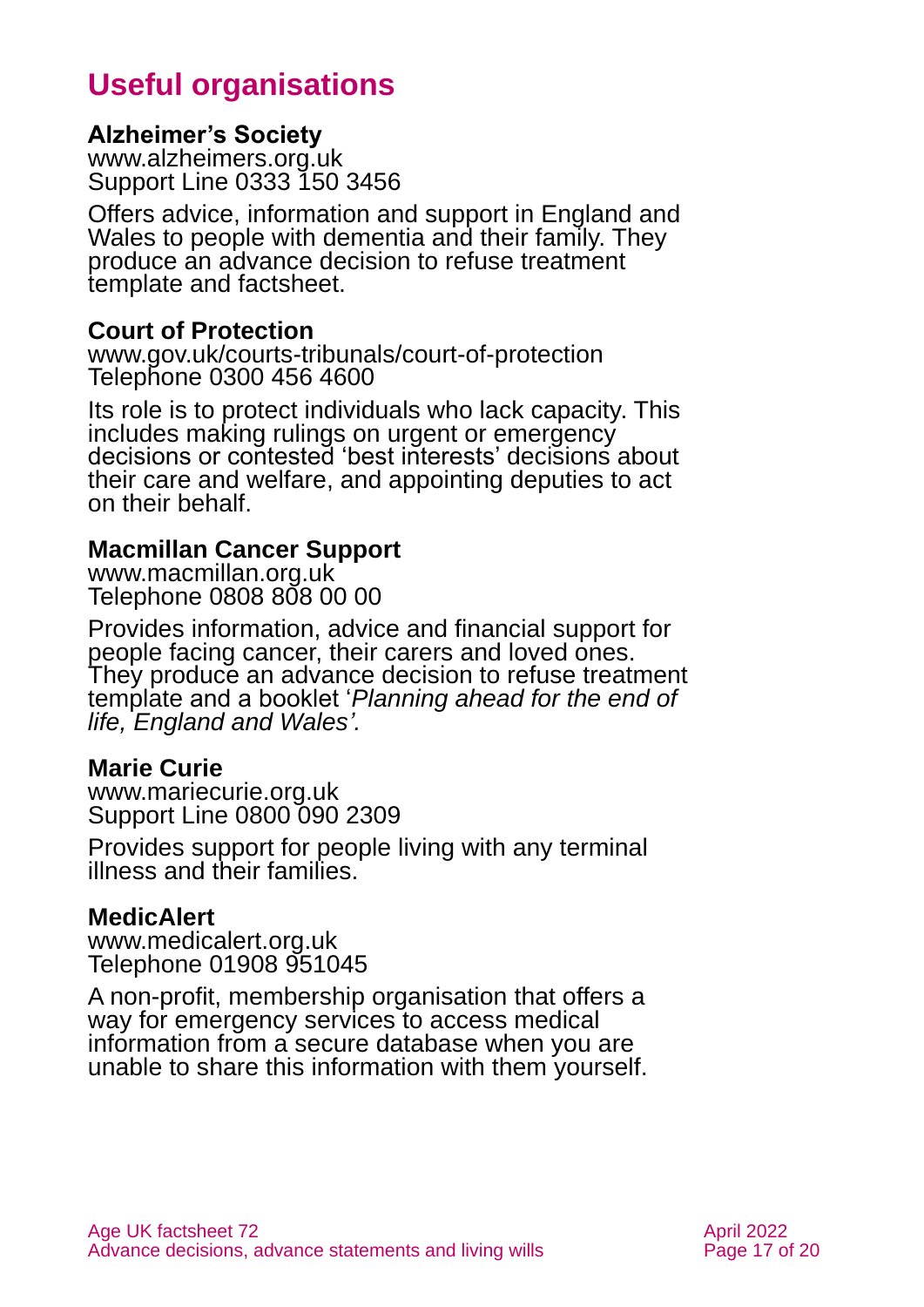## **Office of the Public Guardian**

[www.gov.uk/government/organisations/office-of-the](http://www.gov.uk/government/organisations/office-of-the-public-guardian)[public-guardian](http://www.gov.uk/government/organisations/office-of-the-public-guardian) Telephone 0300 456 0300

The Office of the Public Guardian protects people in England and Wales who may not have the capacity to make certain decisions for themselves including about their health and finances. It supports the Public Guardian in carrying out the legal functions of the *Mental Capacity Act 2005*.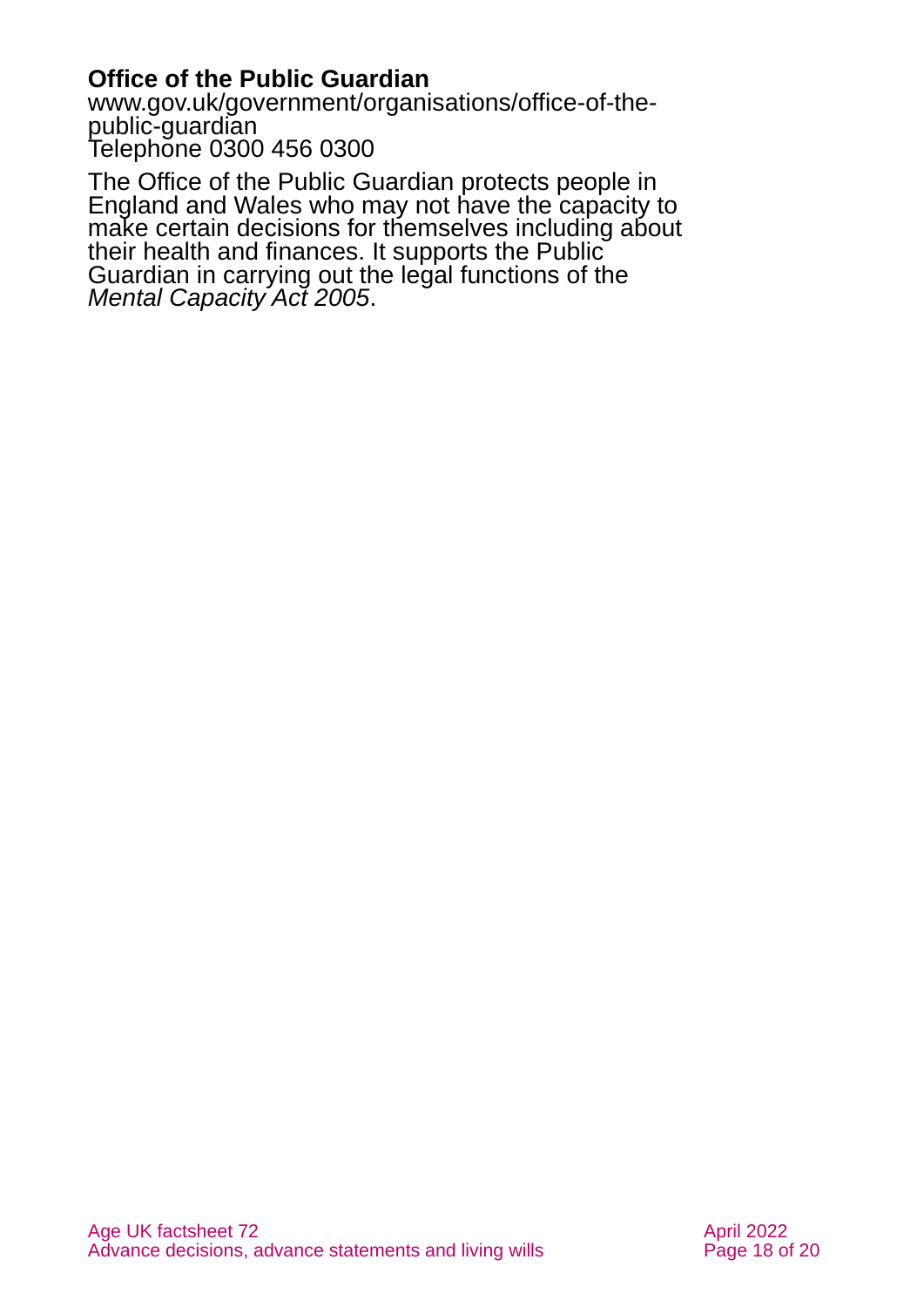# **Age UK**

Age UK provides advice and information for people in later life through our Age UK Advice line, publications and online. Call Age UK Advice to find out whether there is a local Age UK near you, and to order free copies of our information guides and factsheets.

## <span id="page-18-1"></span>**Age UK Advice**

[www.ageuk.org.uk](http://www.ageuk.org.uk/) 0800 169 65 65 Lines are open seven days a week from 8.00am to 7.00pm

## **In Wales contact**

#### **Age Cymru Advice**

[www.agecymru.org.uk](http://www.agecymru.org.uk/) 0300 303 44 98

#### <span id="page-18-0"></span>**In Northern Ireland contact**

#### **Age NI** [www.ageni.org](http://www.ageni.org/) 0808 808 75 75

## **In Scotland contact**

#### <span id="page-18-2"></span>**Age Scotland** [www.agescotland.org.uk](http://www.agescotland.org.uk/) 0800 124 42 22

# **Support our work**

We rely on donations from our supporters to provide our guides and factsheets for free. If you would like to help us continue to provide vital services, support, information and advice, please make a donation today by visiting [www.ageuk.org.uk/donate](http://www.ageuk.org.uk/donate) or by calling 0800 169 87 87.